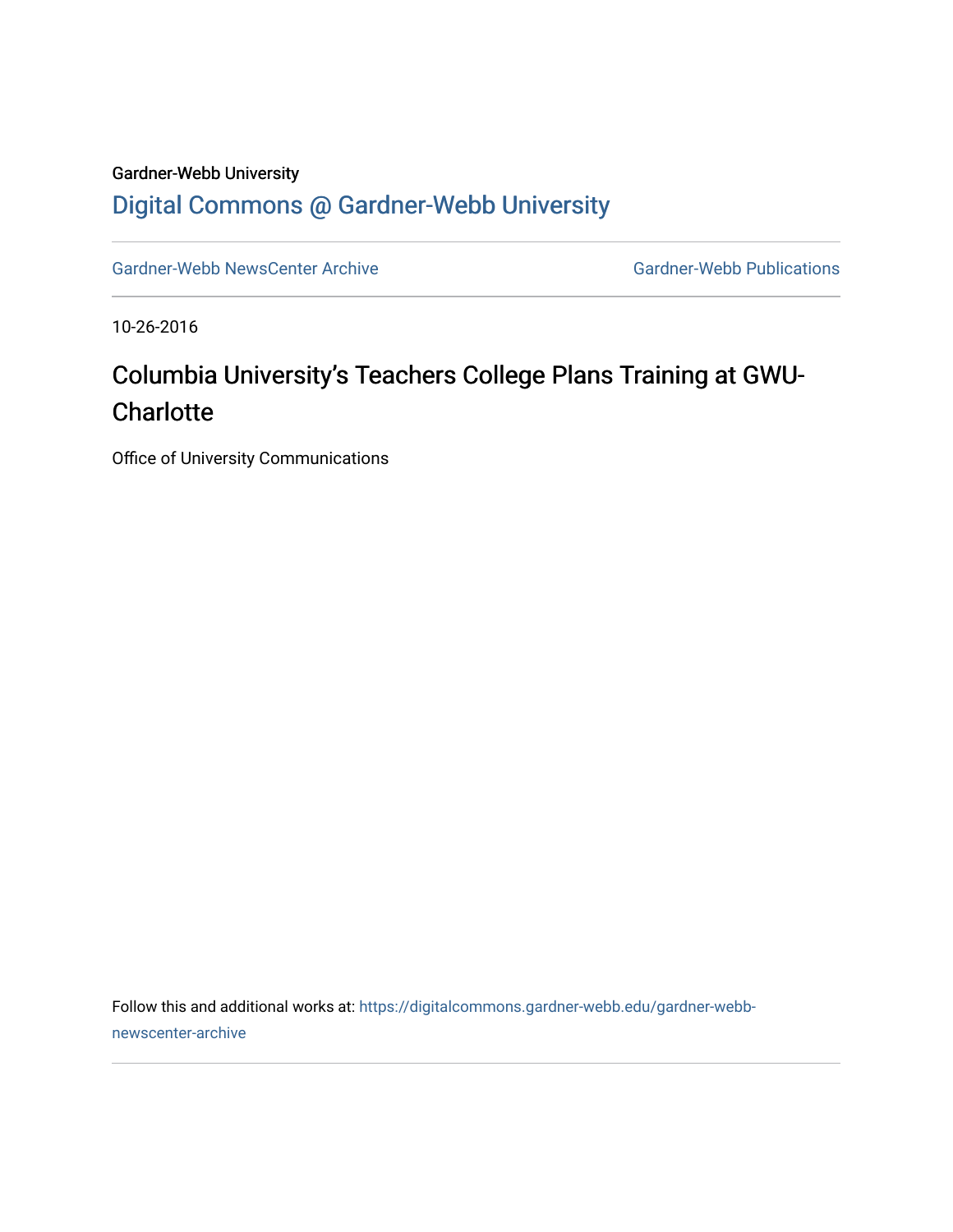## **Columbia University's Teachers College Plans Training at GWU-Charlotte**

**webpublish.gardner-webb.edu**[/newscenter/columbia-universitys-teachers-college-plans-training-at-gwu-charlotte](https://webpublish.gardner-webb.edu/newscenter/columbia-universitys-teachers-college-plans-training-at-gwu-charlotte-oct-7-8/)oct-7-8/

Office of University **Communications** 

October 26, 2016

*Gardner-Webb University to Host Event for K12 Educators at its Charlotte Campus*

BOILING SPRINGS, N.C. – Columbia University (New York, N.Y.) has joined forces with Gardner-Webb University (Boiling Springs, N.C.) on Oct. 26-27 to present leadership training for K12 educators throughout the state of North Carolina. The Urban Education Leaders Collaborative (UELC) at Columbia University Teachers College has delivered its "Teacher Leadership Institute" training around the country in multiple urban settings, including Los Angeles, Calif.

"Gardner-Webb was invited to partner with Columbia University to present this training in the Charlotte area," shared Dr. Doug Eury, dean of the GWU School of Education. "From conversations between GWU and Columbia, we realized the tremendous benefits of offering this training not only to Charlotte-Mecklenburg Schools, but to other systems around the state as well."

According to UELC, participants will develop skills, expertise, and tools in the areas of decision making in collaborative teams; strategic thinking and innovation for school change; models for teacher leadership; and how to attract diverse teachers. Presenters include Dr. Brian Perkins, UELC director, and Dr. Sarah Benis Scheier-Dolberg, UELC assistant director. Both are full-time staff members at Columbia University Teachers College.

Dr. Doug Eury "The program is offered in a seminar style that is case-study driven," offered Eury. "From the case studies, multiple simulations are used as the focus for assessing, planning for change, implementing programs, and determining impact. Additional one-day follow up training sessions will be planned throughout the year. We anticipate this event as just the beginning of a mutually-beneficial partnership between Gardner-Webb and Columbia University."

UELC Institute participants will receive a certificate of attendance from Columbia University, all institute materials, breakfast and lunch on Friday and Saturday, and access to the Education Leadership Development Experience (ELDEx). Attendees are required to pay a \$50 materials fee, in conjunction with receiving a full scholarship for the Institute,